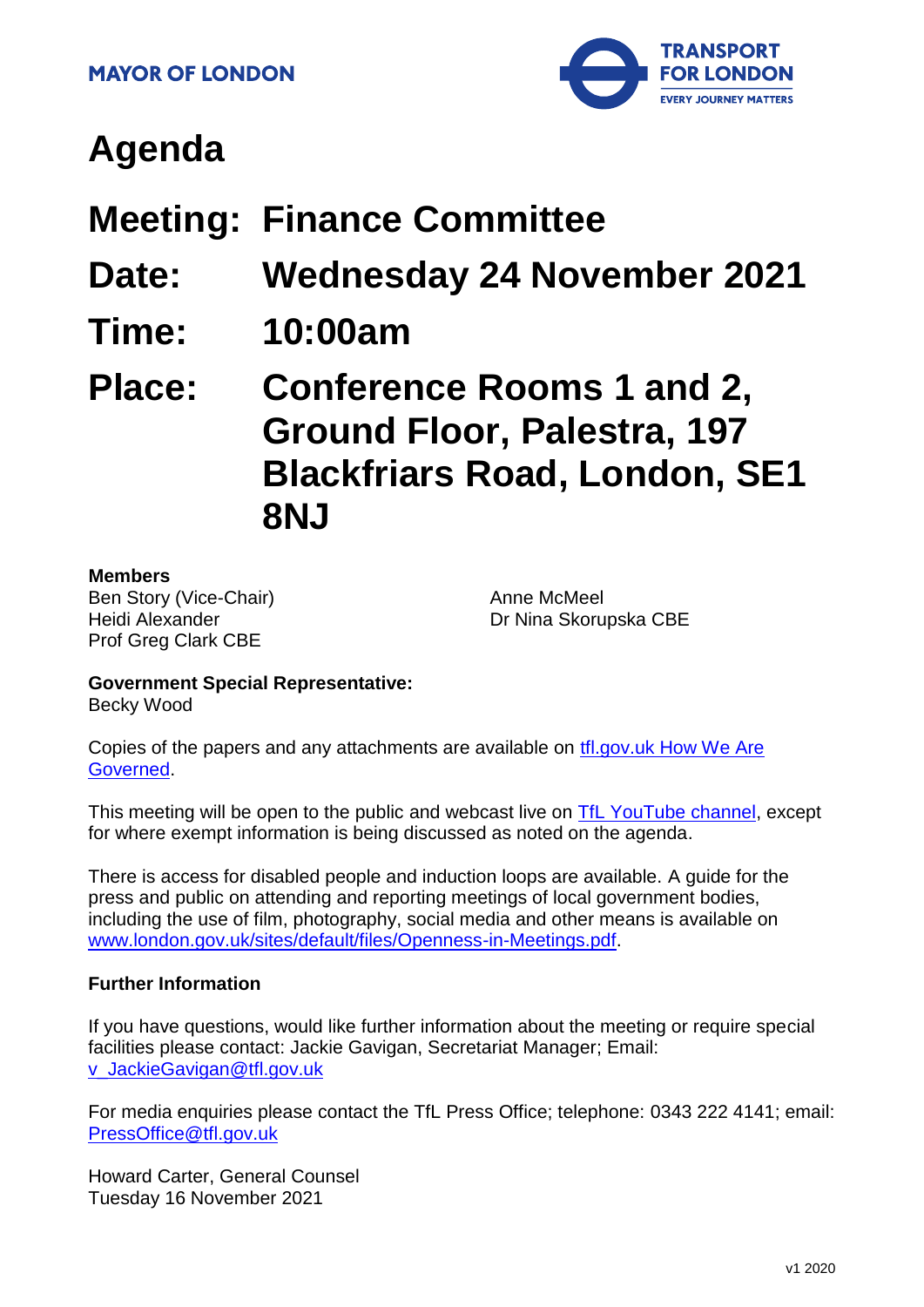## **1 Apologies for Absence and Chair's Announcements**

#### **2 Declarations of Interests**

General Counsel

**Members are reminded that any interests in a matter under discussion must be declared at the start of the meeting, or at the commencement of the item of business.**

**Members must not take part in any discussion or decision on such a matter and, depending on the nature of the interest, may be asked to leave the room during the discussion.**

**3 Minutes of the Meeting of the Committee held on 6 October 2021** (Pages 1 - 10)

General Counsel

**The Committee is asked to approve the minutes of the meeting of the Committee held on 6 October 2021 and authorise the Chair to sign them.**

## **4 Matters Arising and Actions List** (Pages 11 - 16)

General Counsel

**The Committee is asked to note the actions list.**

**5 Use of Delegated Authority** (Pages 17 - 20)

General Counsel

**The Committee is asked to note the paper.**

#### **6 Finance Report** (Pages 21 - 38)

Chief Finance Officer

**The Committee is asked to note the report.**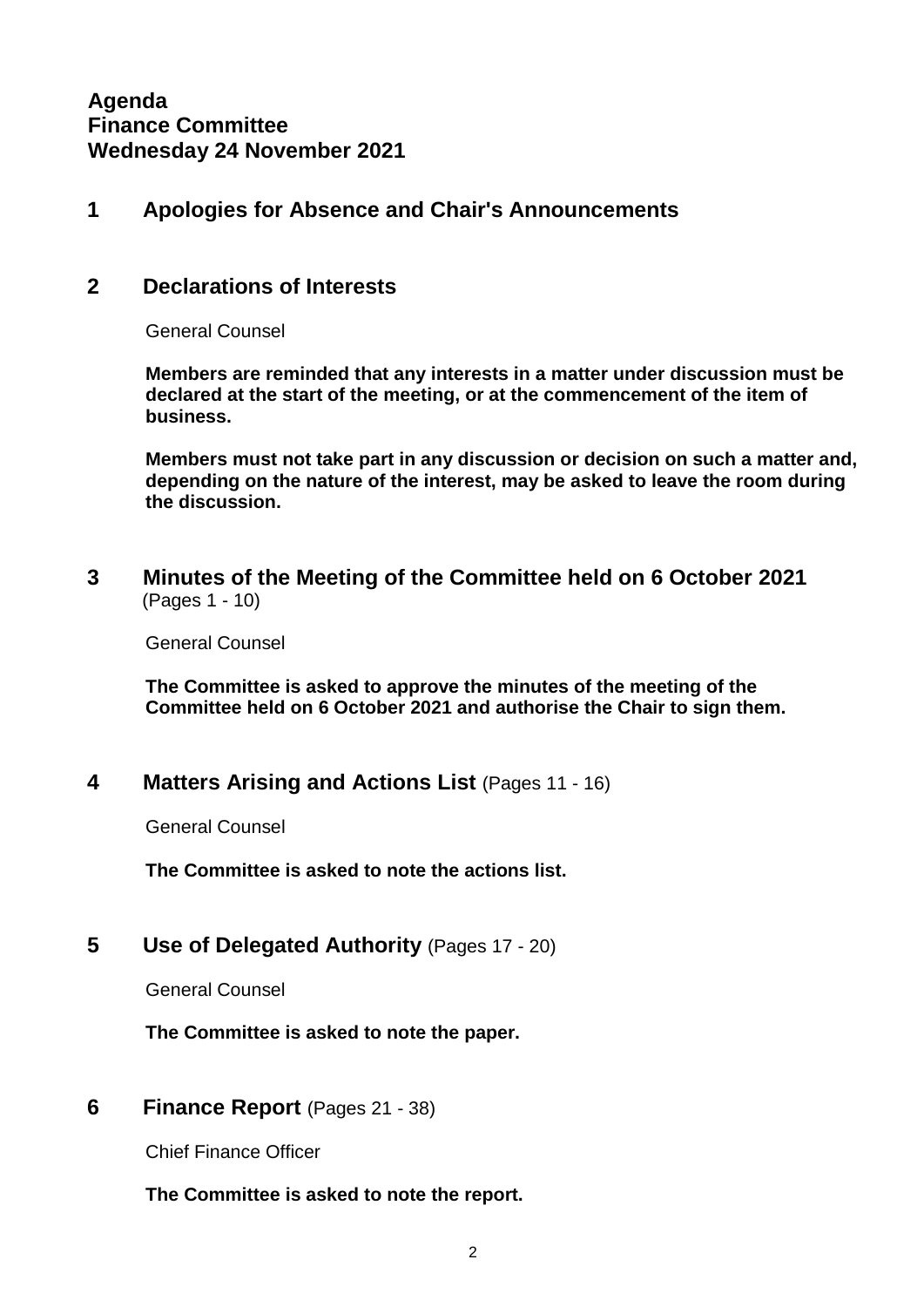#### **7 Build to Rent Joint Venture Agreement** (Pages 39 - 42)

Director, Commercial Development

**The Committee is asked to note the paper and the exempt supplemental information in Part 2 of the agenda and approve the proposed amendments to the Connected Living London Joint Venture Agreement and the incorporation of the associated funding condition.**

# **8 TfL Energy Purchasing: Crown Commercial Service** (Pages 43 - 48)

Chief Safety, Health and Environment Officer

**The Committee is asked to note the paper and approve Procurement Authority for the purchase of electricity and natural gas via the existing frameworks procured by the Crown Commercial Service, and note future Business Plan provisions.**

#### **9 Enterprise Risk Update - Changes in Customer Demand (ER09)** (Pages 49 - 54)

Managing Director, Customers, Communication and Technology

**The Committee is asked to note the paper and the exempt supplemental information in Part 2 of the agenda.**

## **10 Members' Suggestions for Future Discussion Items** (Pages 55 - 60)

General Counsel

**The Committee is asked to note the forward plan and is invited to raise any suggestions for future discussion items for the forward plan and for informal briefings.**

# **11 Any Other Business the Chair Considers Urgent**

The Chair will state the reason for urgency of any item taken.

## **12 Date of Next Meeting**

Wednesday 9 March 2022 at 10.00am.